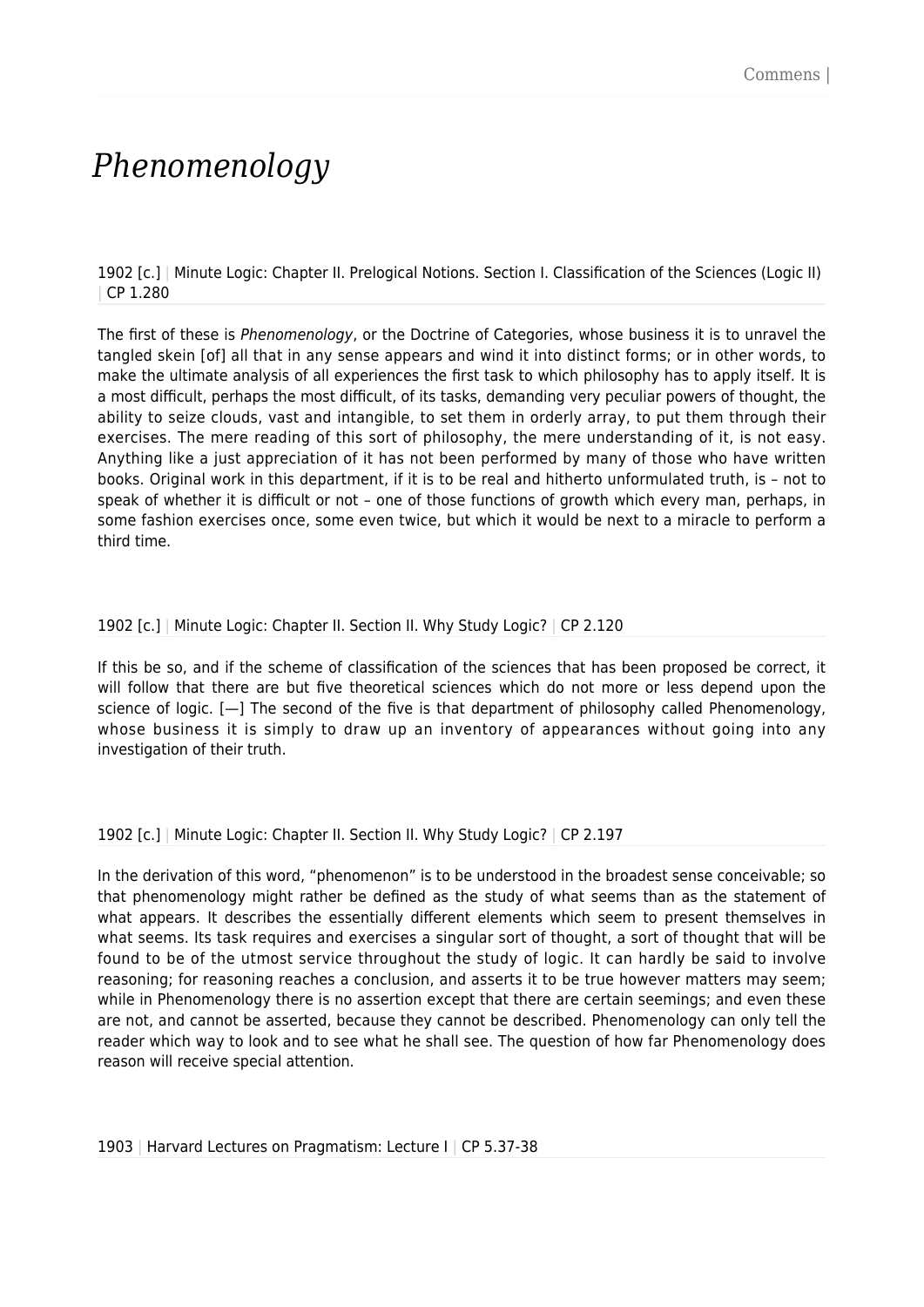But before we can attack any normative science, any science which proposes to separate the sheep from the goats, it is plain that there must be a preliminary inquiry which shall justify the attempt to establish such dualism. This must be a science that does not draw any distinction of good and bad in any sense whatever, but just contemplates phenomena as they are, simply opens its eyes and describes what it sees; not what it sees in the real as distinguished from figment – not regarding any such dichotomy – but simply describing the object, as a phenomenon, and stating what it finds in all phenomena alike. This is the science which Hegel made his starting-point, under the name of the Phänomenologie des Geistes – although he considered it in a fatally narrow spirit, since he restricted himself to what actually forces itself on the mind and so colored his whole philosophy with the ignoration of the distinction of essence and existence and so gave it the nominalistic and I might say in a certain sense the pragmatoidal character in which the worst of the Hegelian errors have their origin. I will so far follow Hegel as to call this science Phenomenology although I will not restrict it to the observation and analysis of experience but extend it to describing all the features that are common to whatever is experienced or might conceivably be experienced or become an object of study in any way direct or indirect.

Hegel was quite right in holding that it was the business of this science to bring out and make clear the Categories or fundamental modes. He was also right in holding that these Categories are of two kinds; the Universal Categories all of which apply to everything, and the series of categories consisting of phases of evolution.

## 1903 | Harvard Lectures on Pragmatism: Lecture II | CP 5.43

A very moderate exercise of this third faculty suffices to show us that the word Category bears substantially the same meaning with all philosophers. For Aristotle, for Kant, and for Hegel, a category is an element of phenomena of the first rank of generality. It naturally follows that the categories are few in number, just as the chemical elements are. The business of phenomenology is to draw up a catalogue of categories and prove its sufficiency and freedom from redundancies, to make out the characteristics of each category, and to show the relations of each to the others.

### 1903 | Harvard Lectures on Pragmatism: Lecture V | EP 2:196-197; CP 5.121-122

Philosophy has three grand divisions. The first is Phenomenology, which simply contemplates the Universal Phenomenon and discerns its ubiquitous elements, Firstness, Secondness, and Thirdness, together perhaps with other series of categories. The second grand division is Normative Science … The third grand division is Metaphysics  $\dots$  [-]

For Phenomenology treats of the universal Qualities of Phenomena in their immediate phenomenal character, in themselves as phenomena. It, thus, treats of Phenomena in their Firstness.

1903 | Lowell Lectures on Some Topics of Logic Bearing on Questions Now Vexed. Part 1 of 3rd draught of 3rd Lecture | MS [R] 464:28